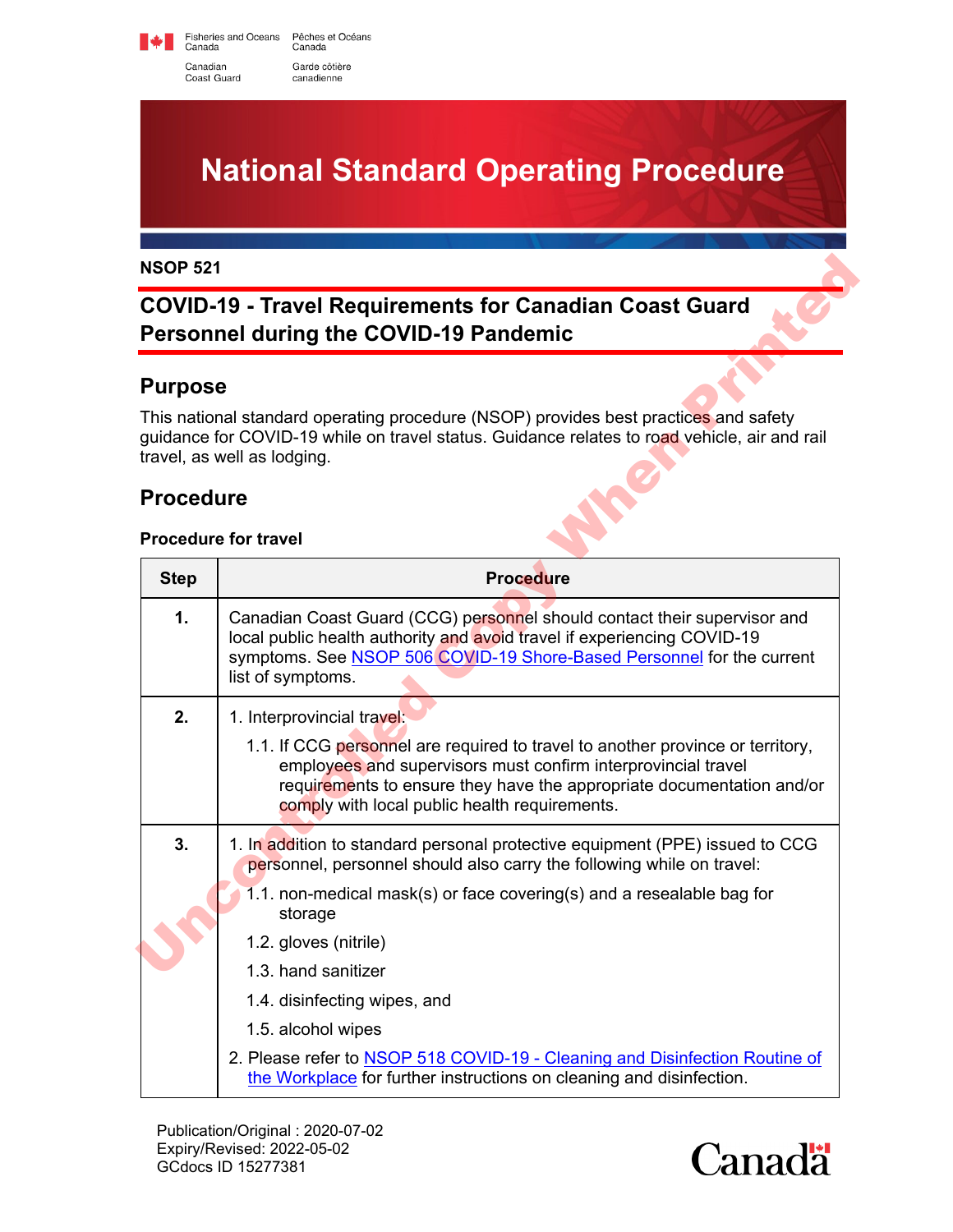| <b>Step</b> | <b>Procedure</b>                                                                                                                                                                                                                                                                                                                                                                                             |
|-------------|--------------------------------------------------------------------------------------------------------------------------------------------------------------------------------------------------------------------------------------------------------------------------------------------------------------------------------------------------------------------------------------------------------------|
| 4.          | 1. Air and rail travel:                                                                                                                                                                                                                                                                                                                                                                                      |
|             | 1.1. Whenever possible, maintain physical distancing of at least 2 meters.<br>When physical distancing cannot be maintained, wear a non-medical<br>mask.                                                                                                                                                                                                                                                     |
|             | 1.2. Pass a pre-access check prior to travel.                                                                                                                                                                                                                                                                                                                                                                |
|             | 1.3. Consult airlines and VIA Rail for any additional restrictions / limitations<br>or travel requirements.                                                                                                                                                                                                                                                                                                  |
|             | 1.4. Comply with the Transport Canada's new measures introduced for<br>non-medical masks or face coverings in the Canadian transportation<br>system as well as COVID-19 measures, updates and quidance for rail<br><b>issued by Transport Canada</b> requiring that passengers on commercial<br>air carriers and using rail transportation in Canada wear a mask where<br>social distancing is not possible. |
|             | 1.5. Disinfect the chair or seat in the departure or waiting area.                                                                                                                                                                                                                                                                                                                                           |
|             | 1.6. Disinfect the plane/train seat, the trays/tables, the armrests, the call<br>button, the ventilation nozzle and the side wall (if you are sitting by a<br>window) with disinfectant wipes.                                                                                                                                                                                                               |
|             | 1.7. Wash hands frequently or use hand sanitizer and avoid touching your<br>face.                                                                                                                                                                                                                                                                                                                            |
|             | 1.8. Limit contact while in transit.                                                                                                                                                                                                                                                                                                                                                                         |
|             | 1.9. For helicopter travel, communicate with the pilot before boarding. If<br>experiencing symptoms of COVID-19, refer to <b>NSOP 503 COVID-19 -</b><br><b>Helicopter Operations Personnel</b>                                                                                                                                                                                                               |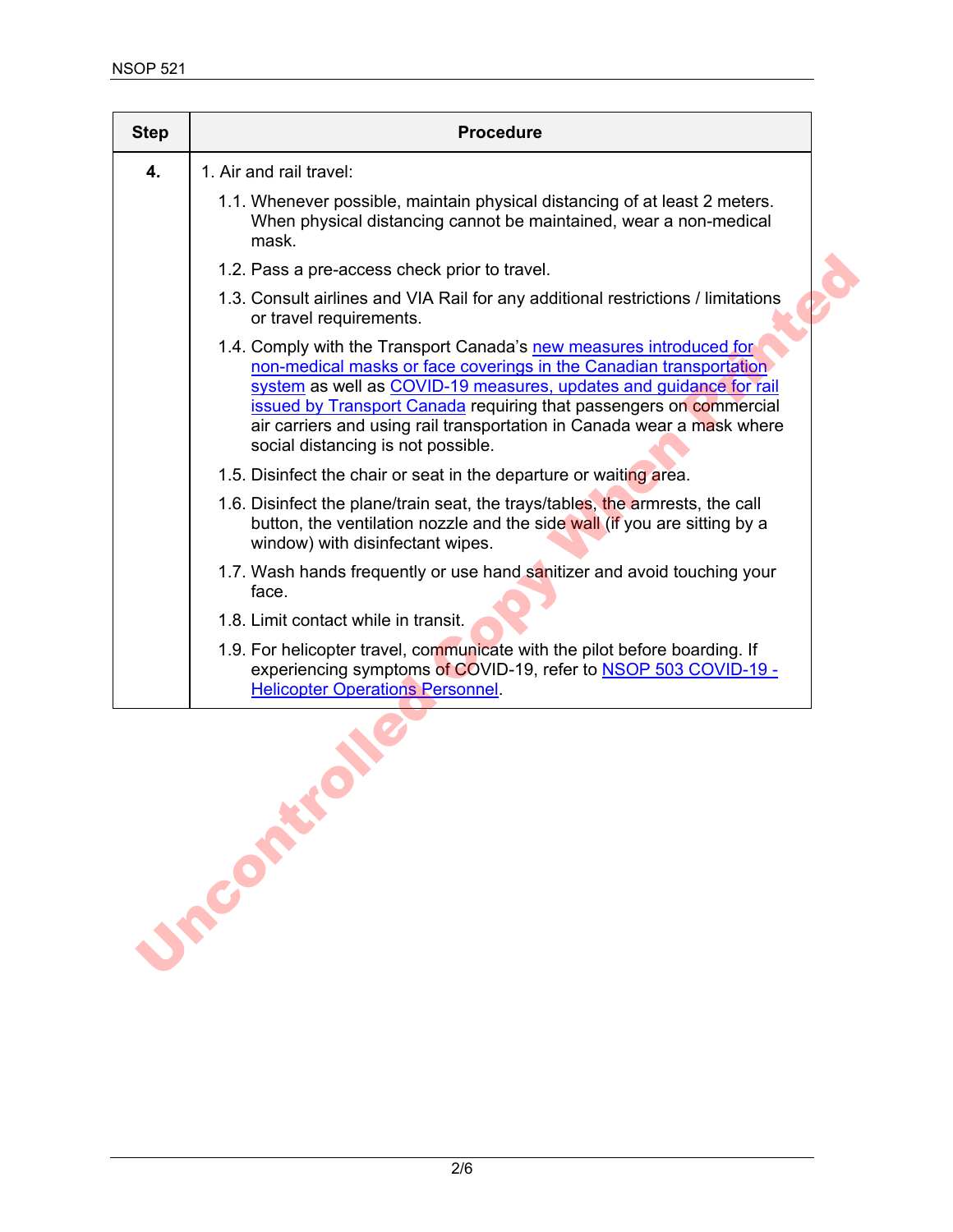|    | <b>Procedure</b>                                                                                                                                                                                                                                                                                                                           |
|----|--------------------------------------------------------------------------------------------------------------------------------------------------------------------------------------------------------------------------------------------------------------------------------------------------------------------------------------------|
| 5. | 1. Vehicle transportation:                                                                                                                                                                                                                                                                                                                 |
|    | 1.1. Evaluate transportation considerations (the preferred and recommended<br>option is one person per vehicle).                                                                                                                                                                                                                           |
|    | 1.2. Optimize the individual space when the single person/single vehicle<br>option is not possible and carpooling is required. When possible, the<br>maximum recommended is 2 people in a vehicle and 4 people in a van.<br>Maintain physical distancing as much as possible. It is recommended all<br>passengers wear a non-medical mask. |
|    | 1.3. Undergo a self-assessment before travel by vehicle, as per NSOP 506<br>COVID-19 - Shore-based Personnel. If experiencing COVID-19<br>symptoms, do not travel and contact supervisor and local public health<br>authority.                                                                                                             |
|    | 1.4. Use disinfecting wipes to clean contact surfaces before entering the<br>vehicle and after leaving the vehicle.                                                                                                                                                                                                                        |
|    | 1.5. Ensure all passengers wear a non-medical mask while travelling in the<br>vehicle.                                                                                                                                                                                                                                                     |
|    | 1.6. Ensure all passengers wash or sanitize hands before entering the<br>vehicle.                                                                                                                                                                                                                                                          |
|    | 1.7. Do not share drinks, snacks, electronic devices, etc.                                                                                                                                                                                                                                                                                 |
|    | 1.8. Wipe contact areas in the vehicle, stop areas and public restrooms<br>before use.                                                                                                                                                                                                                                                     |
|    | 1.9. Handle personal luggage only.                                                                                                                                                                                                                                                                                                         |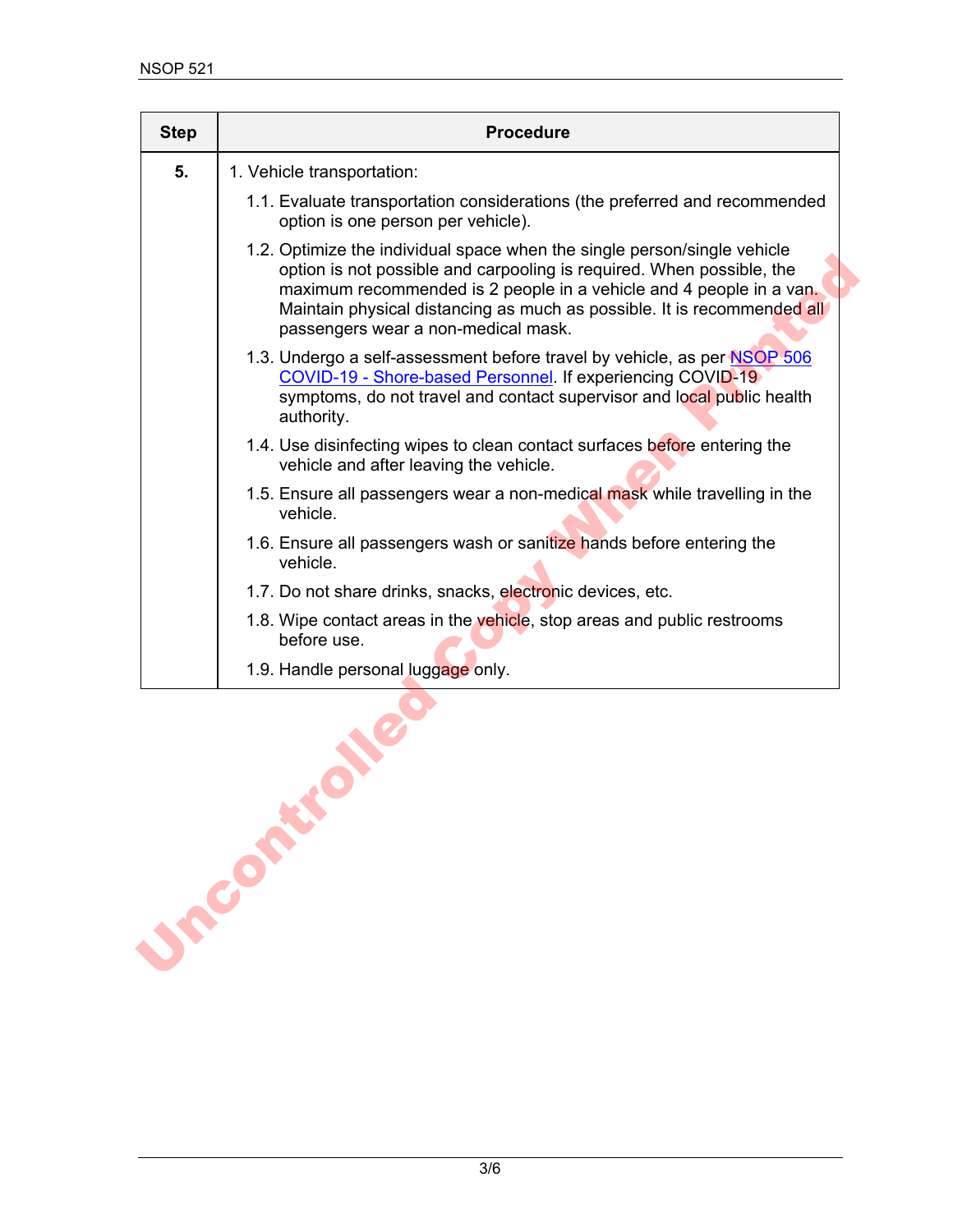| <b>Step</b> | <b>Procedure</b>                                                                                                                                                                                                                                                                                                                                                                                                                         |
|-------------|------------------------------------------------------------------------------------------------------------------------------------------------------------------------------------------------------------------------------------------------------------------------------------------------------------------------------------------------------------------------------------------------------------------------------------------|
| 6.          | 1. Lodging:                                                                                                                                                                                                                                                                                                                                                                                                                              |
|             | 1.1. CCG personnel will make every attempt to seek lodging in reputable<br>hotel/motel chains and/or those listed on the Government of Canada<br>Accommodation Directory. When possible, preference should be given<br>to drive-up rooms accessed without the use of interior hallways and<br>elevators.                                                                                                                                 |
|             | 1.2. Prior to making lodging arrangements, CCG personnel will determine if<br>the hotel/motel have implemented:                                                                                                                                                                                                                                                                                                                          |
|             | a) appropriate Government of Canada COVID-19 protocols                                                                                                                                                                                                                                                                                                                                                                                   |
|             | b) general and specific COVID-19 training to hotel employees to ensure<br>cleanliness and proper cleaning of rooms and facilities, such as front<br>desk counters, elevators and buttons, door handles, public bathrooms,<br>locker rooms, laundry rooms and room keys                                                                                                                                                                   |
|             | c) proper and frequent handwashing by hotel employees to limit the<br>spread of viruses                                                                                                                                                                                                                                                                                                                                                  |
|             | d) use of cleaning products that are effective at killing viruses.                                                                                                                                                                                                                                                                                                                                                                       |
|             | 1.3. CCG personnel should follow physical distancing protocols when<br>interacting with hotel/motel employees. Where possible, interactions<br>should be conducted remotely or online to limit personal contact. If<br>physical distancing cannot be maintained, a non-medical mask is<br>recommended.                                                                                                                                   |
|             | 1.4. It is preferable for CCG personnel to use hotel/motel lodging where<br>possible since company policy generally ensures a consistent<br>application of COVID-19 protocols. However, due to the remoteness of<br>some work sites, hotel/motel lodging may not be immediately available<br>in all areas. As such, hotel/motel lodging should be located as closely as<br>possible to the place of which the work is being carried out. |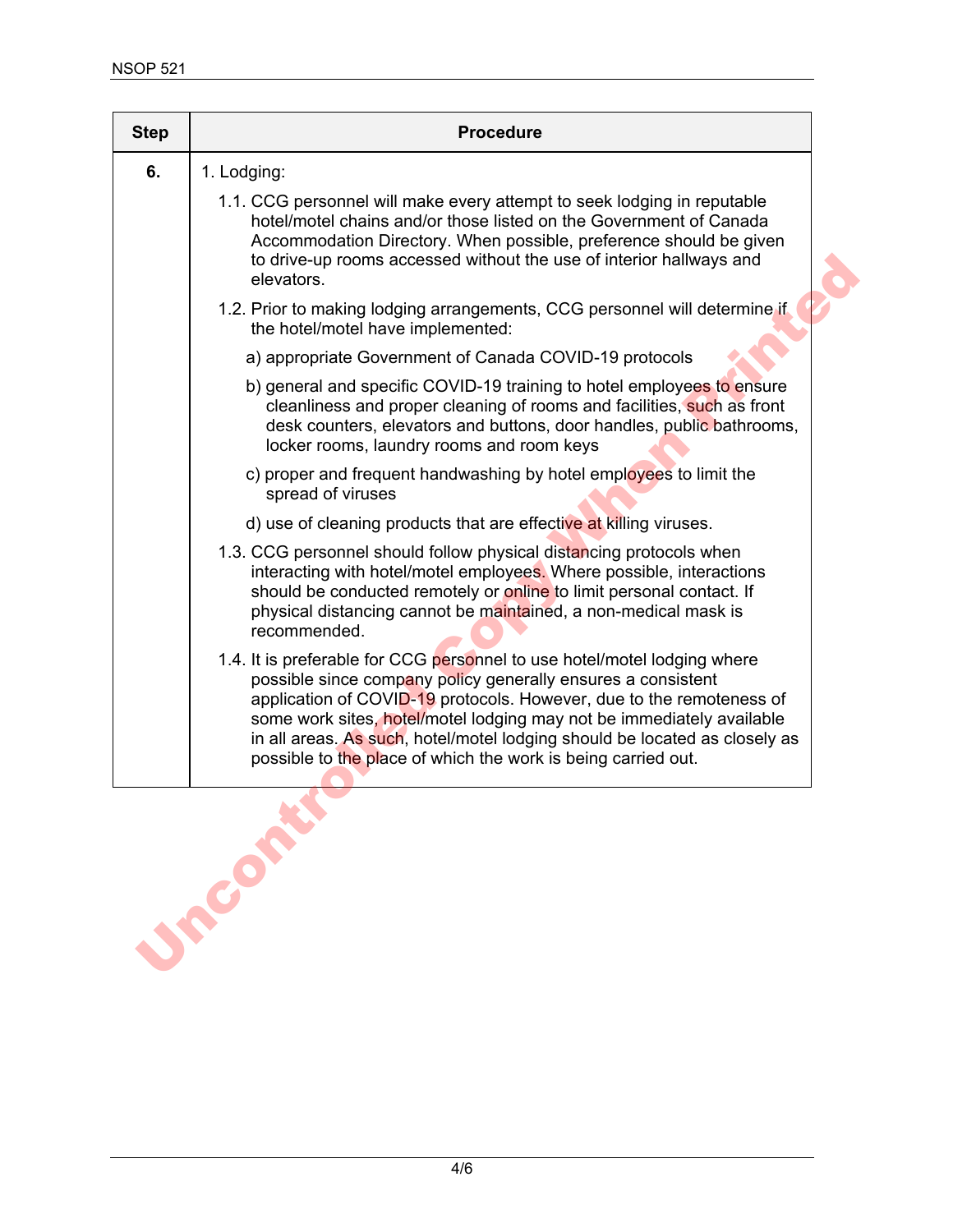| <b>Step</b> | <b>Procedure</b>                                                                                                                                                                                                                                               |
|-------------|----------------------------------------------------------------------------------------------------------------------------------------------------------------------------------------------------------------------------------------------------------------|
| 7.          | 1. Meals:                                                                                                                                                                                                                                                      |
|             | 1.1. Due to physical distancing protocols implemented by municipalities and<br>provinces, access to sit-down restaurants may be limited. If at a<br>restaurant, ensure the establishment is following appropriate public<br>health practices and dine outside. |
|             | 1.2. It is recommended that CCG personnel rely on take-out or delivery<br>options as much as possible. Cooking meals is an option where<br>possible. Purchasing items using cash should be avoided at all times<br>(wireless payment methods are preferred).   |
|             | a) Option 1: Room service:                                                                                                                                                                                                                                     |
|             | i. Where possible, order room service/room delivery to limit the spread<br>of the virus                                                                                                                                                                        |
|             | b) Option 2: Take-out/delivery:                                                                                                                                                                                                                                |
|             | i. All take-out and delivery meals should be handled with caution.                                                                                                                                                                                             |
|             | ii. Gloves should be worn when handling food packaging.                                                                                                                                                                                                        |
|             | iii. Where possible, food should be removed from packaging and put on<br>plates that have been washed with soap. Only washed or plastic<br>utensils from new packaging should be used. Disposable paper<br>plates may be used.                                 |
|             | iv. Hands should be washed after handling food packaging, utensils,<br>etc.                                                                                                                                                                                    |
|             | v. Personnel should avoid touching any part of their face, eyes or<br>mouth as much as possible when consuming food.                                                                                                                                           |
|             | vi. Hands should be thoroughly washed before and after consuming<br>food and disposing of food packaging.                                                                                                                                                      |
|             | c) Option 3: Home cooked meals:                                                                                                                                                                                                                                |
|             | i. Where possible, personnel should make their own meals to limit the<br>potential spread of the virus.                                                                                                                                                        |
|             | ii. When purchasing food at grocery stores, implement physical<br>distancing at all times, wear a mask, sanitize hands before and after<br>shopping, and do not touch your face.                                                                               |
|             | iii. Where possible, grocery orders should be ordered online and picked<br>up at a designated time.                                                                                                                                                            |
|             | iv. All items purchased at the grocery store should be<br>cleaned/disinfected.                                                                                                                                                                                 |
|             | v. All utensils and cooking apparatuses should be washed before<br>using.                                                                                                                                                                                      |
|             | vi. Hands should be thoroughly washed before and after consuming<br>food.                                                                                                                                                                                      |